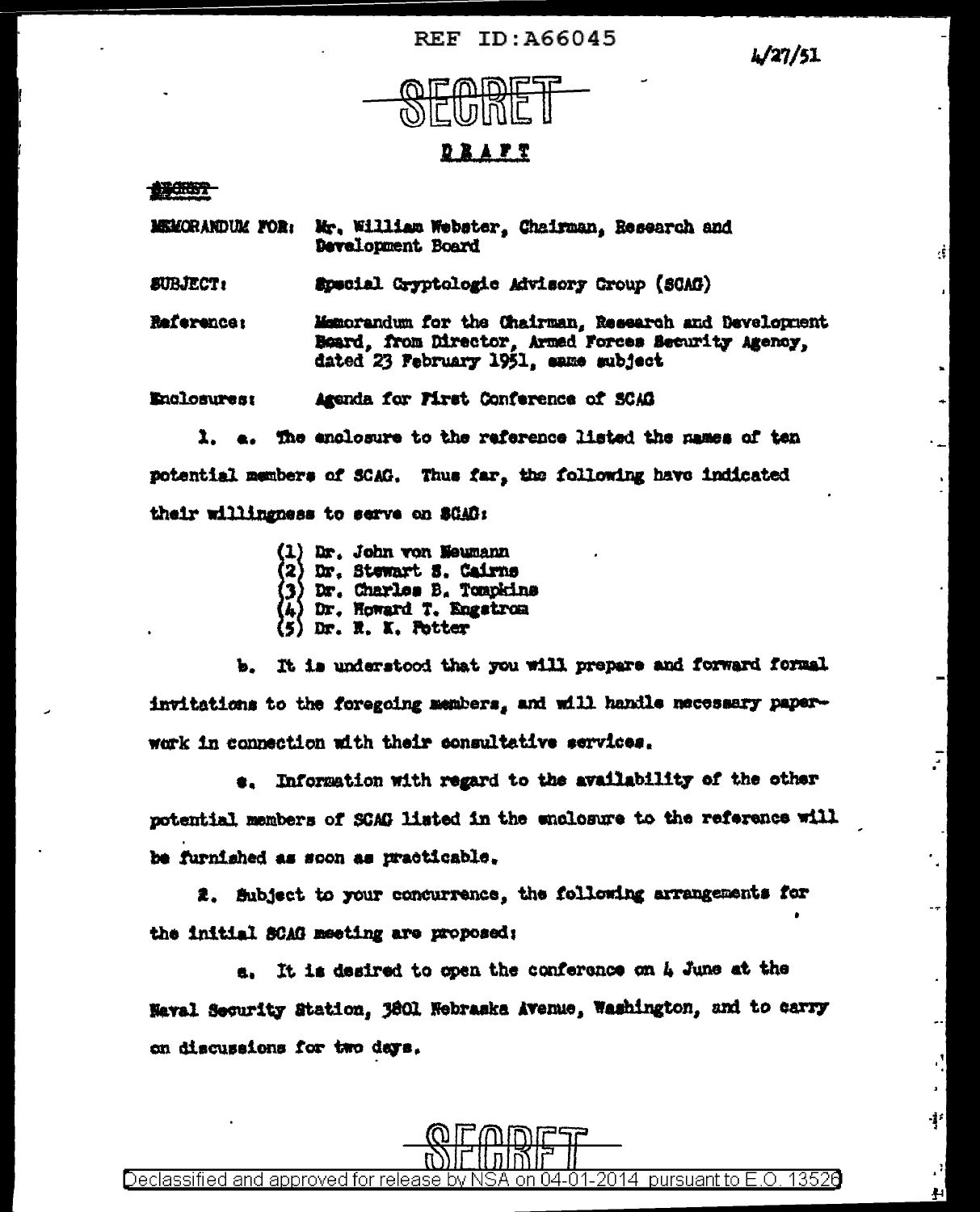**REF ID: A66045** 

 $\overline{z}$ 

÷,

**ANCRET** 

ł

b. The proposed agenda, attached hereto, is forwarded for your consideration. You will note that it includes brief welcoming remarks by you, and It. General Walter B. Smith, I shall invite the latter, unless you wish to do so.

c. It is hoped that Mr. Speakman will be able to attend this conference.

d. Following the opening session, the Conferees would immediately begin the technical presentations and discussions.

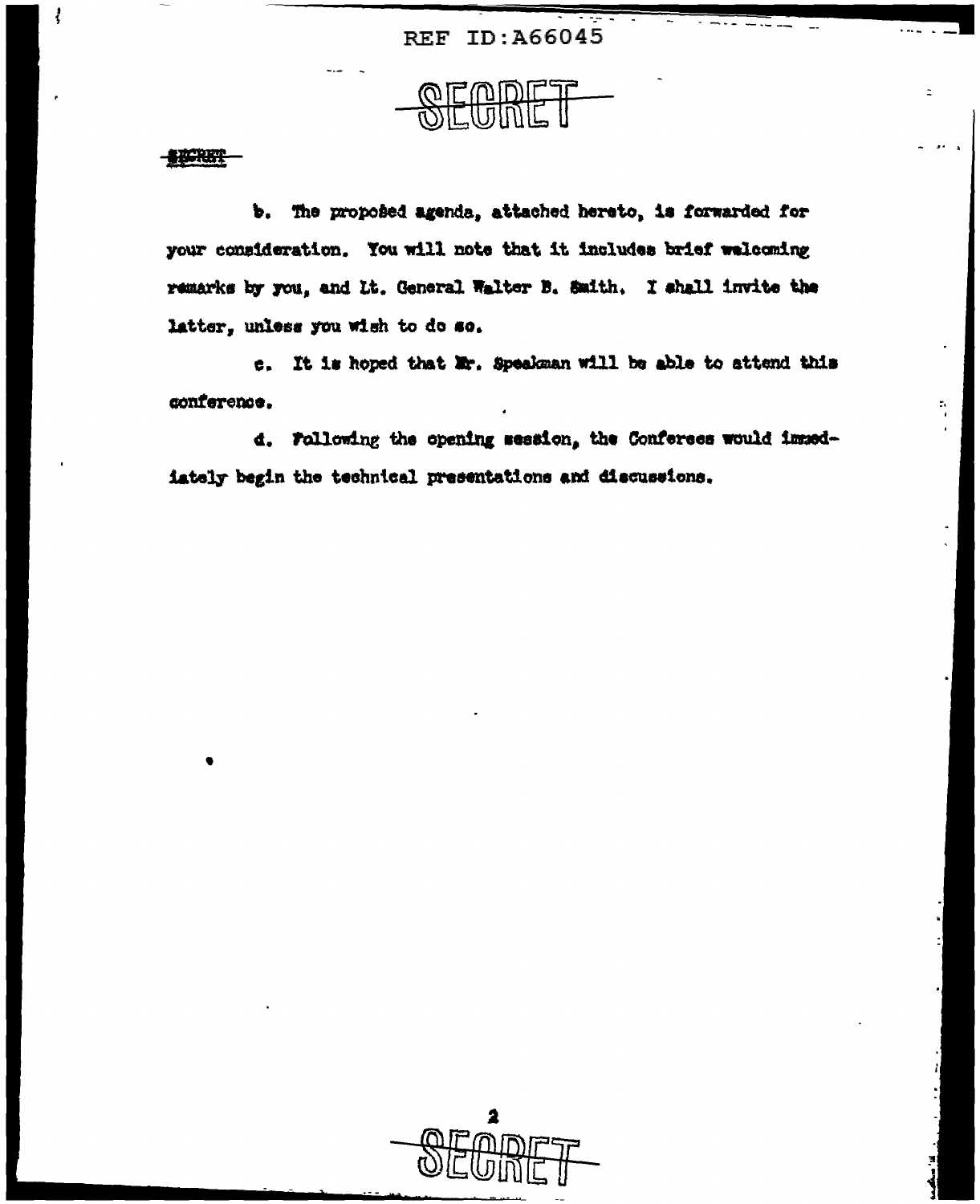**REF ID: A66045** 



4444

**APECIAL CRYPTOLOGIC ADVISORY GROUP (SCAG)** 

Agenda Žor First Conference of BCAG 4-5 June 1951 Opening Semsion - 10:00 A.M., A June

- 1. Brisfing (for access to COMINT) of non-indoctrinated members, if any. To be done by Captain Wenger.
- 2. Brief addresses of welcome:

Mr. William Webster, Chairman, Research and Development Board General Walter B. Smith, USA, Director of Central Intelligence.

3. Presentation regarding APSA:

Organisation; position in Department of Defense and Armed Forces; relationships with other U.S. agencies and bodies such as USCIB and AFSAC.

To be given by Rear Admiral Earl E. Stons, USN, Director, AFSA.

4. Presentation regarding the importance and value of COMINT in national defense.

To be given by Captain J. N. Wenger, USN. Deputy Director, AFSA. 5. Presentation by Mr. Speakman on procedural matters.

11:30 A.M. Break - for luncheon

Enclosure

 $\overline{\phantom{a}}$ 

歴保 (信託)基金

 $\ddot{ }$ 

"我的,"这样,"我的,""我的,""我们的,我们的,我们的,我们的,我们的,我们的,我们的,我们的。"我们的心理的,我们的心理的。"